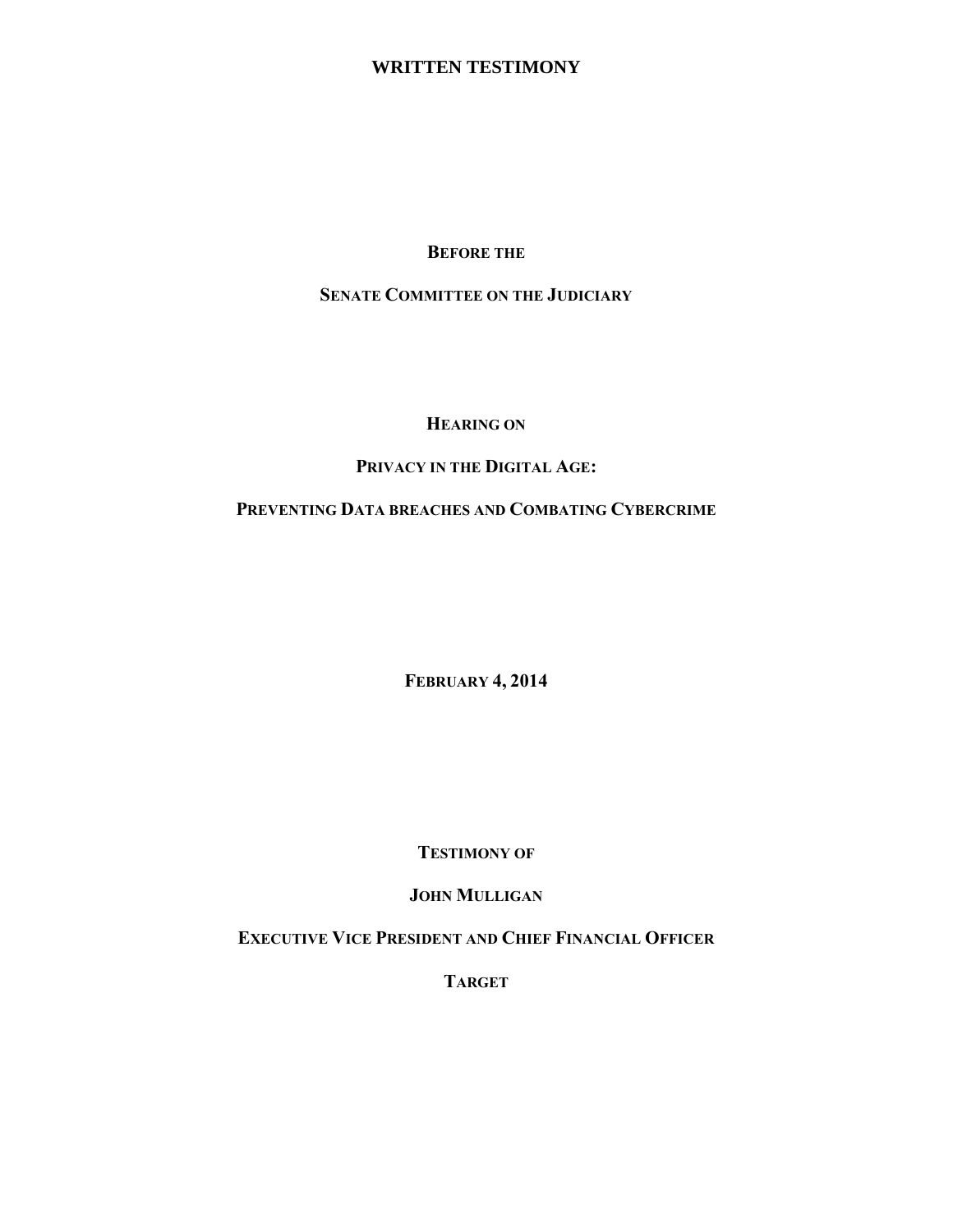#### **I. Introduction**

Good morning Chairman Leahy, Ranking Member Grassley, and Members of the Committee. My name is John Mulligan and I am the Executive Vice President and Chief Financial Officer of Target. I appreciate the opportunity to be here today to discuss important issues surrounding data breaches and cybercrime.

As you know, Target recently experienced a data breach resulting from a criminal attack on our systems. To begin, I want to say how deeply sorry we are for the impact this incident has had on our guests – your constituents. We know this breach has shaken their confidence in Target, and we are determined to work very hard to earn it back.

At Target we take our responsibility to our guests very seriously, and this attack has only strengthened our resolve. We will learn from this incident and as a result, we hope to make Target, and our industry, more secure for consumers in the future.

I'd now like to explain the events of the breach as I currently understand them. Please recognize that I may not be able to provide specifics on certain matters because the criminal and forensic investigations remain active and ongoing. We are working closely with the U.S. Secret Service and the U.S. Department of Justice on the investigation – to help them bring to justice the criminals who perpetrated this wide-scale attack on Target, American business and consumers.

1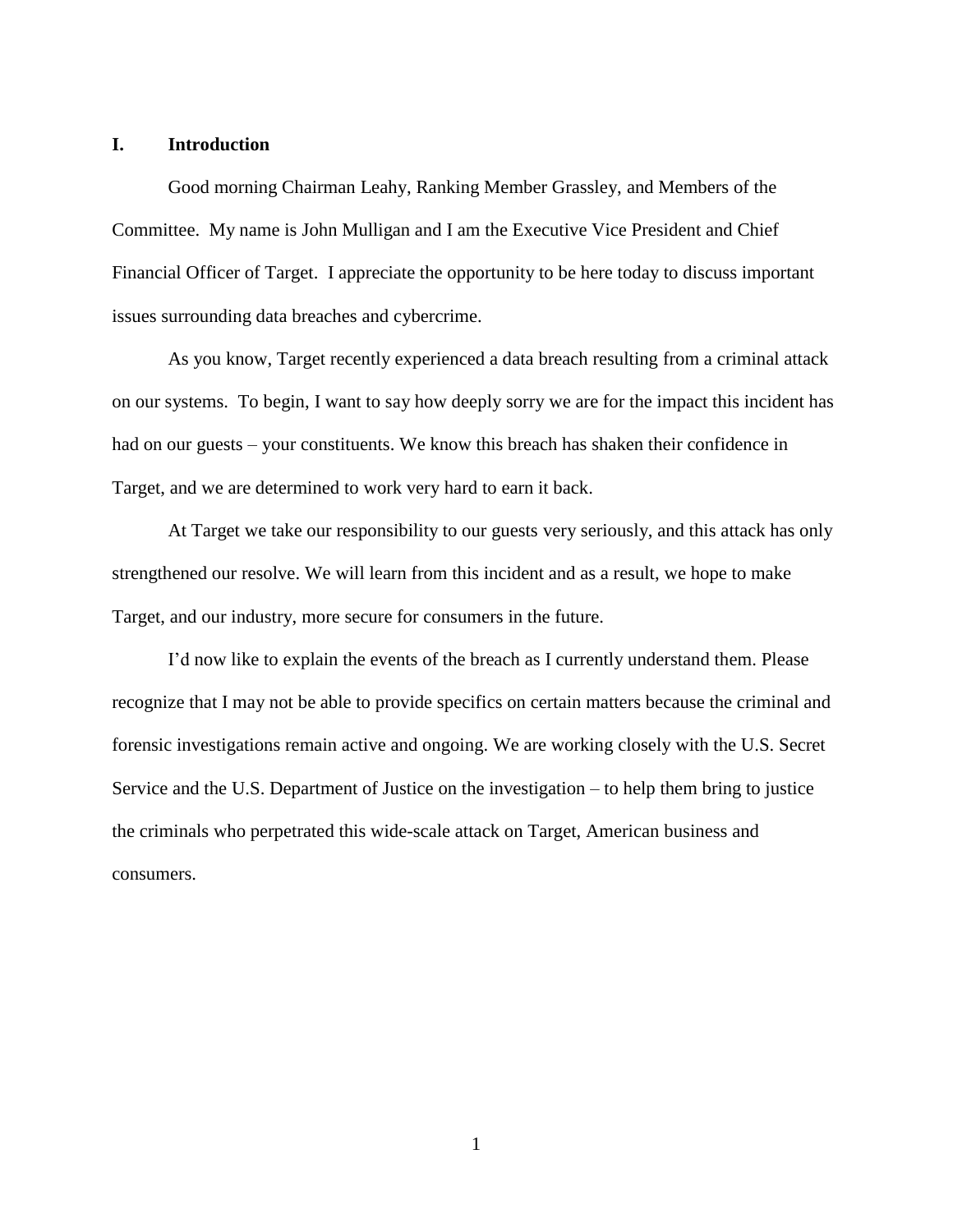#### **II. What We Know**

On the evening of December 12, we were notified by the Justice Department of suspicious activity involving payment cards used at Target stores. We immediately started our internal investigation.

On December 13, we met with the Justice Department and the Secret Service. On December 14, we hired an independent team of experts to lead a thorough forensic investigation.

On December 15, we confirmed that criminals had infiltrated our system, had installed malware on our point-of-sale network and had potentially stolen guest payment card data. That same day, we removed the malware from virtually all registers in our U.S. stores.

Over the next two days, we began notifying the payment processors and card networks, preparing to publicly notify our guests and equipping our call centers and stores with the necessary information and resources to address the concerns of our guests.

On December 18 we disabled malware on about 25 additional registers which were disconnected from our system when we completed the initial malware removal on December 15. As a result, we determined that fewer than 150 additional guest accounts were affected.

Our actions leading up to our public announcement on December 19 – and since – have been guided by the principle of serving our guests, and we have been moving as quickly as possible to share accurate and actionable information with the public. When we announced the intrusion on December 19 we used multiple forms of communication, including a mass-scale public announcement, email, prominent notices on our website, and social media channels.

What we know today is that the breach affected two types of data: payment card data which affected approximately 40 million guests and certain personal data which affected up to 70 million guests. The theft of the payment card data affected guests who shopped at our U.S. stores

2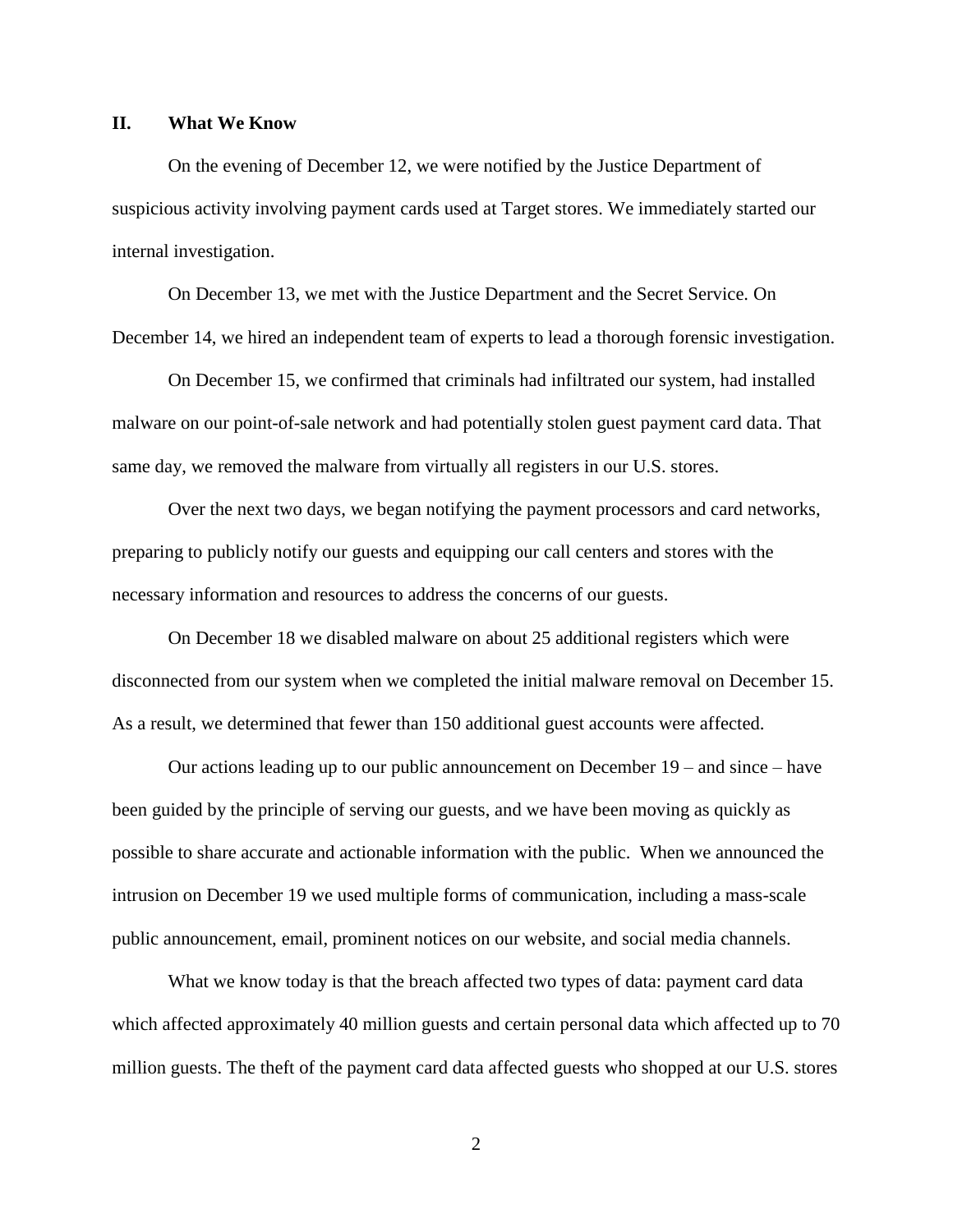from November 27 through December 18. The theft of partial personal data included name, mailing address, phone number or email address.

We now know that the intruder stole a vendor's credentials to access our system and place malware on our point-of-sale registers. The malware was designed to capture payment card data from the magnetic strip of credit and debit cards prior to encryption within our system.

As the forensic investigation continued, we learned that the malware also captured some strongly encrypted PIN data. We publicly shared this information on December 27, reassuring our guests that they would not be responsible for any fraudulent charges that may occur as a result of the breach.

When we subsequently confirmed the theft of partial personal data on January 9, we used various channels of communication to notify our guests on January 10 and provide them with tips to guard against possible scams.

#### **III. Protecting Our Guests**

From the outset, our response to the breach has been focused on supporting our guests and strengthening our security. In addition to the immediate actions I already described, we are taking the following concrete actions:

- First, we are undertaking an end-to-end review of our entire network and will make security enhancements, as appropriate.
- Second, we increased fraud detection for our Target REDcard guests. To date, we have not seen any fraud on our Target proprietary credit and debit cards due to this breach. And we have seen only a very low amount of additional fraud on our Target Visa card.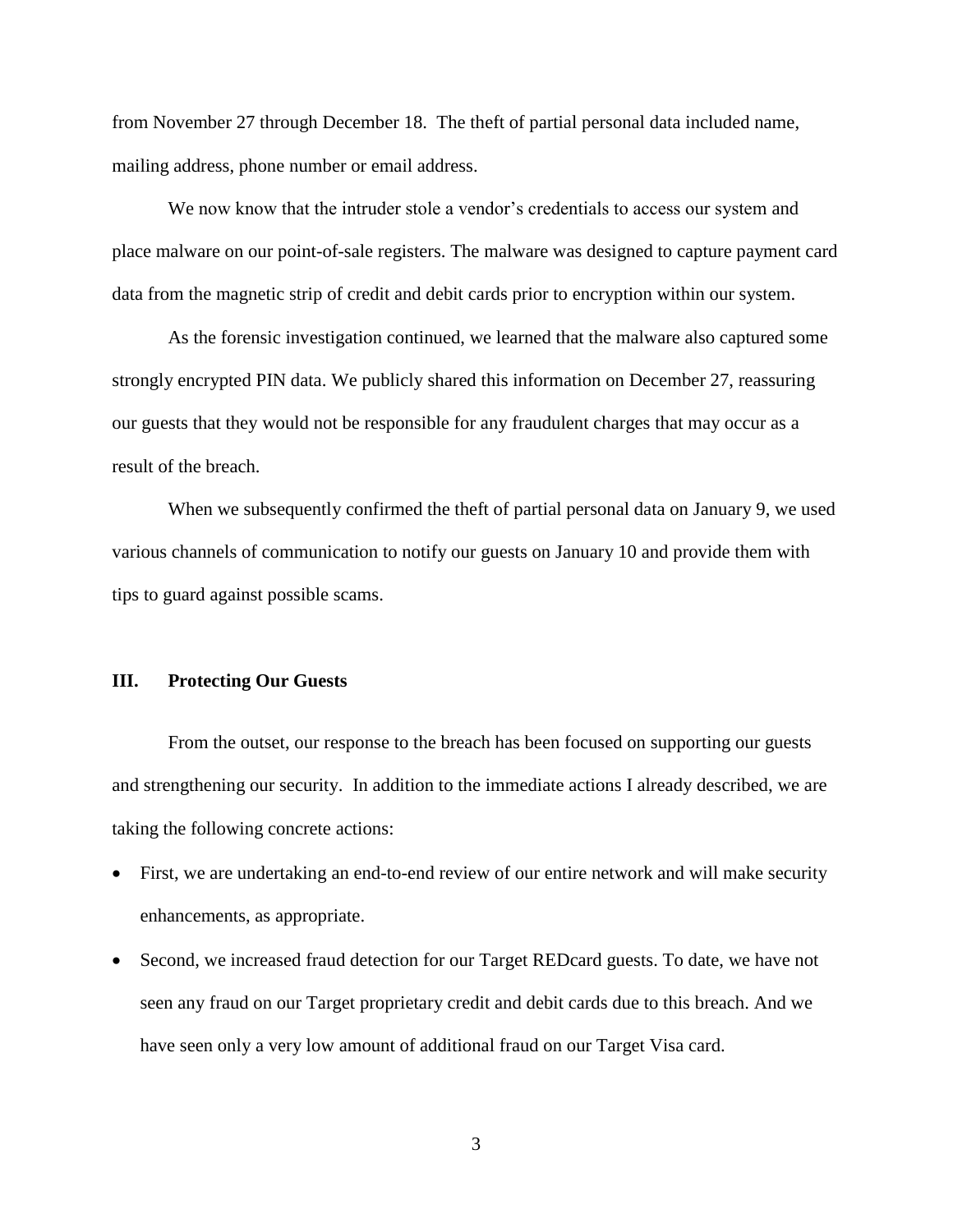- Third, we are reissuing new Target credit or debit cards immediately to any guest who requests one.
- Fourth, we are offering one year of free credit monitoring and identity theft protection to anyone who has ever shopped at our U.S. Target stores. This protection includes a free credit report, daily credit monitoring, identity theft insurance and unlimited access to personalized assistance from a highly trained fraud resolution agent.
- Fifth, we informed our guests that they have zero liability for any fraudulent charges on their cards arising from this incident. We encouraged them to monitor their accounts and promptly alert either Target or their issuing bank of any suspicious activity.
- Sixth, Target is accelerating our investment in chip technology for our Target REDcards and stores' point-of-sale terminals. We believe that chip-enabled technologies are critical to providing enhanced protection for consumers, which is why we are a founding, and steering committee, member of the EMV Migration Forum at the SmartCard Alliance.
- Seventh, Target initiated the creation of, and is investing \$5 million in, a campaign with [Better Business Bureau,](http://tracking.wordfly.com/click?sid=MTY3XzI5OV8xNl82NzQ1&l=220671a6-797c-e311-9006-e41f1345a46a&utm_source=wordfly&utm_medium=email&utm_campaign=CybersecurityCoalitionE-briefMessage&utm_content=version_A) the [National Cyber Security Alliance](http://tracking.wordfly.com/click?sid=MTY3XzI5OV8xNl82NzQ1&l=230671a6-797c-e311-9006-e41f1345a46a&utm_source=wordfly&utm_medium=email&utm_campaign=CybersecurityCoalitionE-briefMessage&utm_content=version_A) and the [National Cyber-](http://tracking.wordfly.com/click?sid=MTY3XzI5OV8xNl82NzQ1&l=240671a6-797c-e311-9006-e41f1345a46a&utm_source=wordfly&utm_medium=email&utm_campaign=CybersecurityCoalitionE-briefMessage&utm_content=version_A)[Forensics & Training Alliance](http://tracking.wordfly.com/click?sid=MTY3XzI5OV8xNl82NzQ1&l=240671a6-797c-e311-9006-e41f1345a46a&utm_source=wordfly&utm_medium=email&utm_campaign=CybersecurityCoalitionE-briefMessage&utm_content=version_A) to advance public education around cybersecurity and the dangers of consumer scams.
- And, eighth, last week Target helped launch a retail industry Cybersecurity and Data Privacy Initiative that will be focused on informing public dialogue and enhancing practices related to cybersecurity, improved payment security and consumer privacy. Target will be an active leader in this effort.

For many years, Target has invested significant capital and resources in security technology, personnel and processes. We had in place multiple layers of protection, including

4